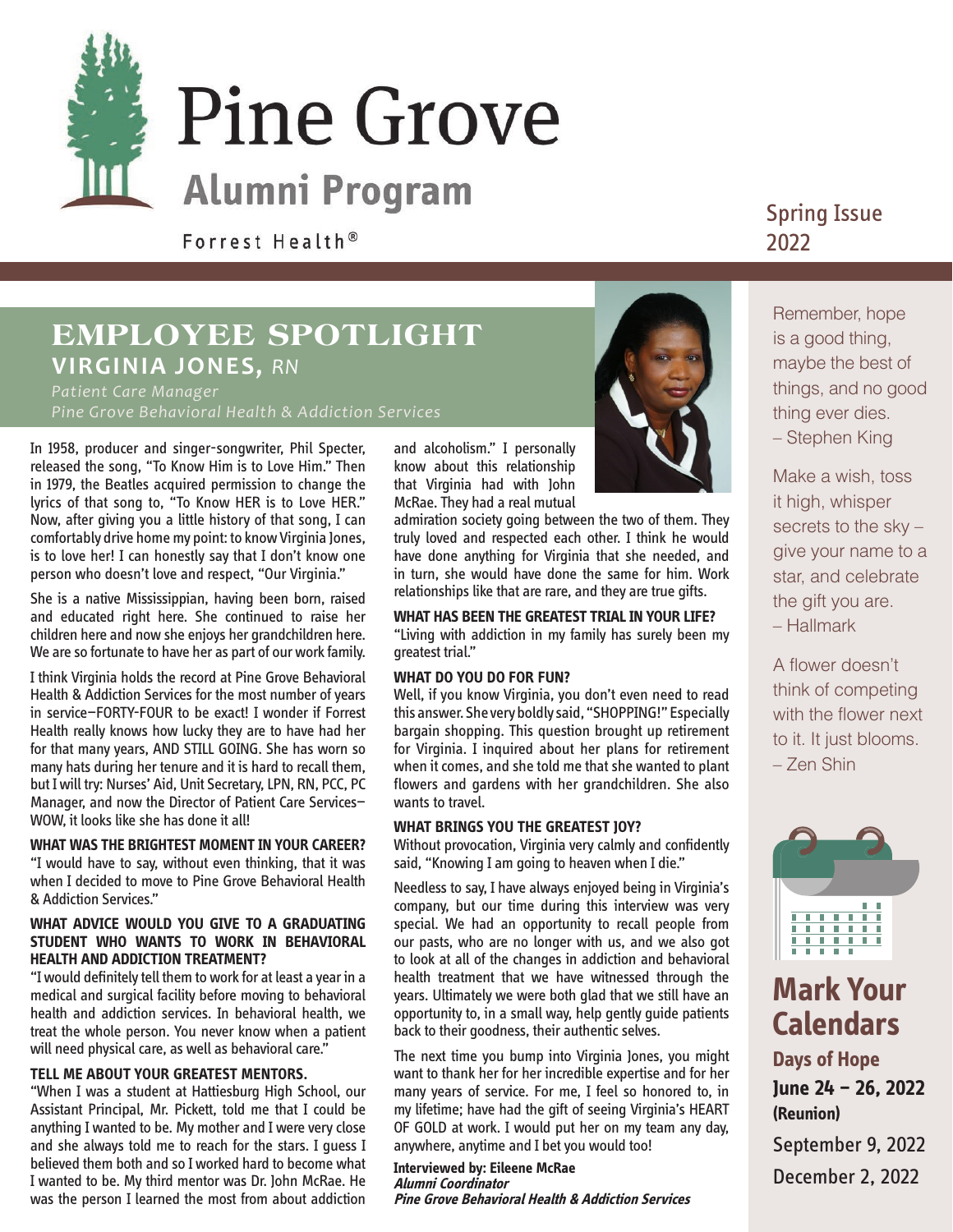# It Works If You Work It

# *Wisdom from Alums*

Take a look at what your Pine Grove Alumni Association members are saying about recovery. We thought you might enjoy their experience, strength, and hope.

### **Shared by: Alumnus, Ray T.**

- **1. What did you learn in treatment that you continue today?** "AA meetings. When the white van took us to Rule 62, I wondered, "Am I going to have to drive to Hattiesburg to find a place as great as this?" No, there are great meetings everywhere. Try two or three in your area. You will probably wind up at your nearest."
- **2. Do you have a daily ritual/routine that is part of your recovery?** "I try to be consistent. My wife and I are currently doing an eight week program through our church, called Emotionally Healthy Spirituality, which has two a day sessions that include a scripture reading, devotional, question to consider, prayer and four minutes of meditation which we usually do together. I recommend it."
- **3. What are your thoughts / feelings about service work and how important it is for recovery?** "I have only recently gotten involved in service work but find it rewarding on multiple levels. We are social animals. Helping others helps ourselves and decreases our selfishness. How many times does the big book warn us of selfcenteredness?"
- **4. Do you have a daily meditation / spiritual routine that works for you or something that you are working toward? If not, what do you do in place of this?** "Other than as noted in number two, I like 24 Hours a Day. My sponsor sends me daily thoughts from AA-alive.net. We often use a free meditation program that I learned about at Pine Grove called, "Healthy Minds," which has something for everyone."
- **5. What are some suggestions you have for a newcomer?** "Try to establish a routine and stick with it as best you can. Make it one that will transfer to daily life. Things will get in the way but very few of them are as important as your recovery."

#### **Shared by: Alumnus, Wesley D.**

- **1. What did you learn in treatment that you continue today? "**Mindfulness, to be increasingly more aware of what I am doing, why am I doing it, and how do I feel about it. Whether it is a part of acting out or an act of recovery, I have been striving to examine the things in my life, and then share about them in meetings if they are pertinent to my recovery. I've always liked the Socrates quote, "The unexamined life is not worth living." I think that is truer than ever with respect to working the program."
- **2. Do you have a daily ritual/routine that is part of your recovery? "**Sadly, routine and ritual do not come easy to me. I do attend about six meetings a week, including the Thursday Alumni meeting hosted by Erin and Eileene, and they provide me with my most significant routine in recovery, (plus my weekly therapist and sponsor sessions). I've stepped up in the Gratitude Alumni SAA community to be an administrator and a regular host for the meetings. This has really bolstered my accountability to the program and given me a feeling of acceptance and gratitude in

the alumni community. I found my sponsor there as well. Regular attendance and participation at the meetings have done more for me to bolster my recovery than any other part of the program.

I've also returned to work, taking six months off after leaving Pine Grove. I go into the office every day and that's been routine-like. It's been very therapeutic to have a sense of purpose through work, to help people there, and feel appreciated and wanted when I'm there."

- **3. What are your thoughts / feelings about service work and how important it is for recovery? "**I am a total believer in service to others. I like to think that if I am not helping someone, I am not doing recovery correctly. I really buy into the idea that selfless, altruistic acts are the best way to heal my brain and generate more 'happy' brain cells that I may have in short supply. Sponsorship is a great way to exercise service work in the program. I'm not yet ready to be a sponsor for anyone, but that is a big goal for me. I think that when you're sponsoring someone, you really get a huge benefit for yourself. I like to say, 'Thank you for giving me the gift of helping you.'"
- **4. Do you have a daily meditation / spiritual routine that works for you or something that you are working toward? If not, what do you do in place of this?** "I am sponsored and working my third step. I do not have a strong spiritual background or come from a strong religious tradition. I find that this is an area I have much struggled with and need to do so much more work. I am doing the work my sponsor assigns, but it still seems like such a steep part of the mountain still to climb. I have taken big strides already, but there is still a long way for me to go. I'm fortunate to have a son in collage who is seeking some of the same answers that I am working on. We have 'deep thought' conversations on the meaning of life and such. So much to do, one day at a time."
- **5. What are some suggestions you have for a newcomer?** "Believe in the hope of the program. Do the things in front of you, even if you've not completely bought into it. Developing the muscle memory of the components of the program create the space for you to absorb the lessons at your own pace. They say in my home group, "If you visit the barber shop often enough, you might just get a haircut one day."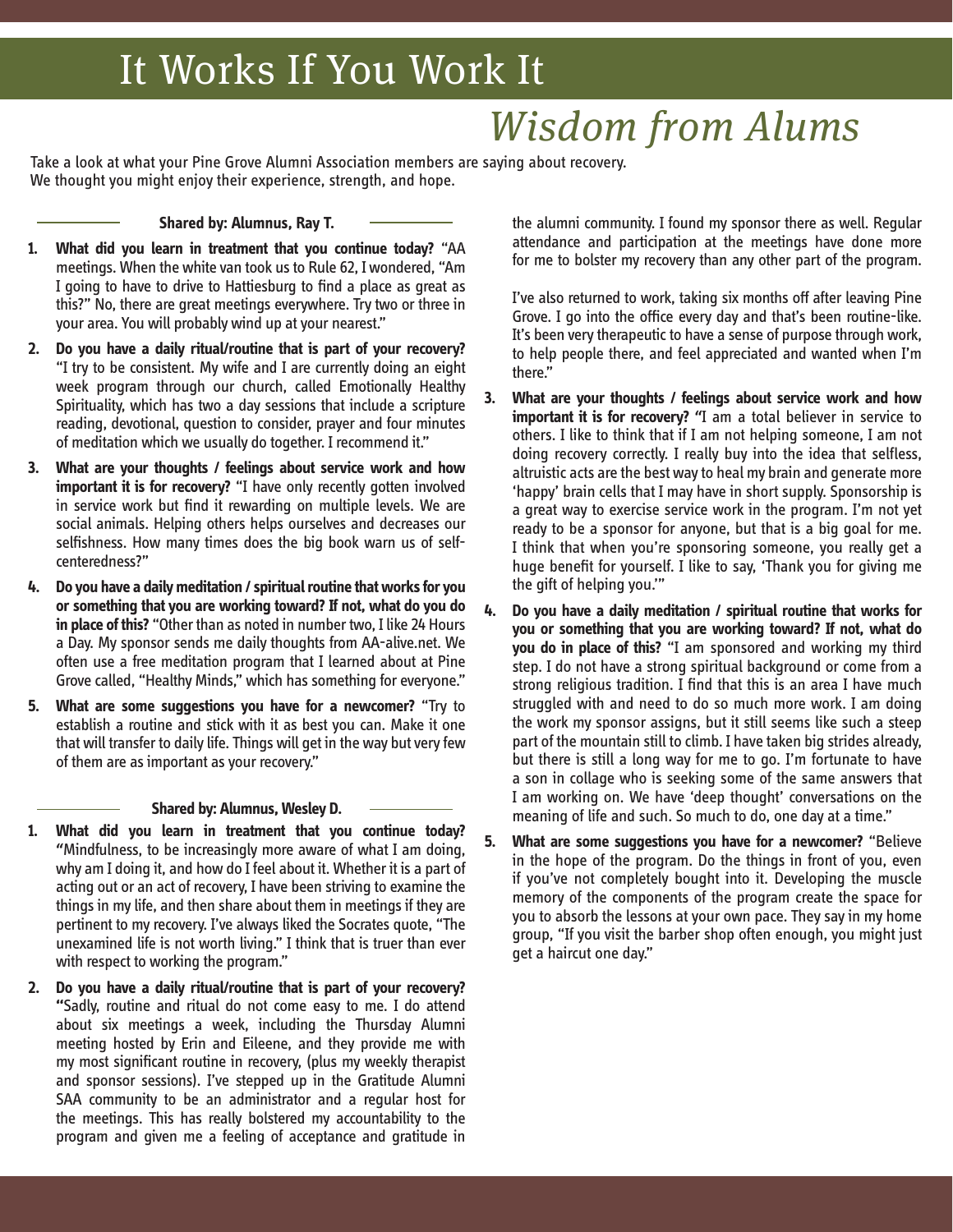# **The Family Corner** *Karpman's Triangle: The Elusive Promise of Power and Safety*



### Jessica Geiser, MS, LMFTA Clinical Therapist, Pine Grove Behavioral Health & Addiction Services

Karpman's triangle – it sounds kind of like an obscure fisherman's tool, if I'm being honest. But as comical as that interpretation is, the actual Karpman's triangle is far more common and likely more present in your day to day life. So what is the Karpman's triangle? It's a short term used by therapists to describe a set of dynamics at play as they relate to power, control, and safety in a relationship.

This often looks like some wonky power dynamics within close relationships. There are three prongs on the triangle that represent three very distinct approaches to conflict.

The Perpetrator is often the one label that everybody avoids like the plague, because we don't like to see ourselves that way. However, we have all fallen into this one role. The classic example often given of a Perpetrator is somebody who is critical, controlling, "One-up", and overall the guy with the power. But, I prefer to think of them as a pot overflowing with resentment. The Perpetrator is the person who has, "Had it," and wants to feel safe by controlling everybody else, and maybe even doling out some of the pain he has experienced. Perpetrators can be made out of victims who are angry about their situation, or out of Rescuers that have just had it with not being appreciated for their efforts. The thing is that by trying to control the people in their lives in order to feel safe themselves, in trying to regain some of their own power back, the Perpetrator is simply reacting to the past in a way that doesn't allow other people to hear their pain and frustration. The Perpetrator ultimately ends up alone and misunderstood.

The Victim is fairly self-explanatory. The Victim is powerless, hopeless, and stuck. I think a lot of times; it's easy to assume that the Victim is put there by other people. And that certainly can sometimes be the case, but there are also a large percentage of us that put ourselves in the Victim role as a way to avoid taking responsibility in our own lives. If you think about it, from the Victim's perspective, the Victim is miserable because other people are hurting them and other people need to save them. The Victim carries no responsibility for change or any actions in this setup! So the powerless continues to hand their power to the other people in the triangle. Victims can be made out of Perpetrators that have gotten tired of being loud and angry, or out of Rescuers who have focused so much on others that they have completely abandoned themselves.

That leaves us with the Rescuer. The Rescuer is the superhero of the group, seemingly doing well, and is kind enough to help the victim. Rescuers struggle to say, "No" even when they desire to. This is an example of enabling to the point of avoidance. Where the Perpetrator feels safe in telling people what to do, the Rescuer feels safe in telling people how to correct the problem. In helping all the people around them, the Rescuer gets to avoid their own problems. As an added bonus, the Rescuer then gets to be the, "One-up" in relationships. You need help? Better ask the Rescuer because they have the best answer. It doesn't come from a malicious place, but most Rescuers get a sense of validation and power in their ability and skill to help others. And they get to avoid their problems, because they're far too busy with the problems of all the other people. Unfortunately though, in chasing feeling better and a sense of control, Rescuers often feel ignored and use their power to help others while they are left behind. Rescuers are made out of Victims, who want change, but not in themselves, or out of Perpetrators who are trying to smooth things over after a blow-up.

At the core of it, Karpman's triangle captures the way we keep ourselves, "Safe" in our relationships and get our needs met, however, that really does not work. By acting out the roles of the Karpman Triangle, i.e., the Victim, the Perpetrator, and the Bystander or Rescuer, people feel as though their relationship needs are being met in a way that feels comfortable. The problem with this line of thinking is twofold: the first is oftentimes, the way we meet our needs within the triangle are, in fact, handing our power to other people. However, I would argue that it is far more damaging when we assume the roles in the triangle, we alienate people, and disconnect ourselves from the individuals with whom we which to have a relationship.

So how do we leave the triangle and the maddening pattern of crazymaking in our relationships? How do I rebuild a sense of safety in my relationships? The simple answer is boundaries. As a participant in any of these roles, we cross our boundaries (Rescuer), the boundaries of others (Perpetrator), or we don't communicate what our boundaries are (Victim). Where do you fall in your relationships? If you see a perpetual pattern in your relationships, consider doing some couple's or individual work. You're worth a satisfying relationship.

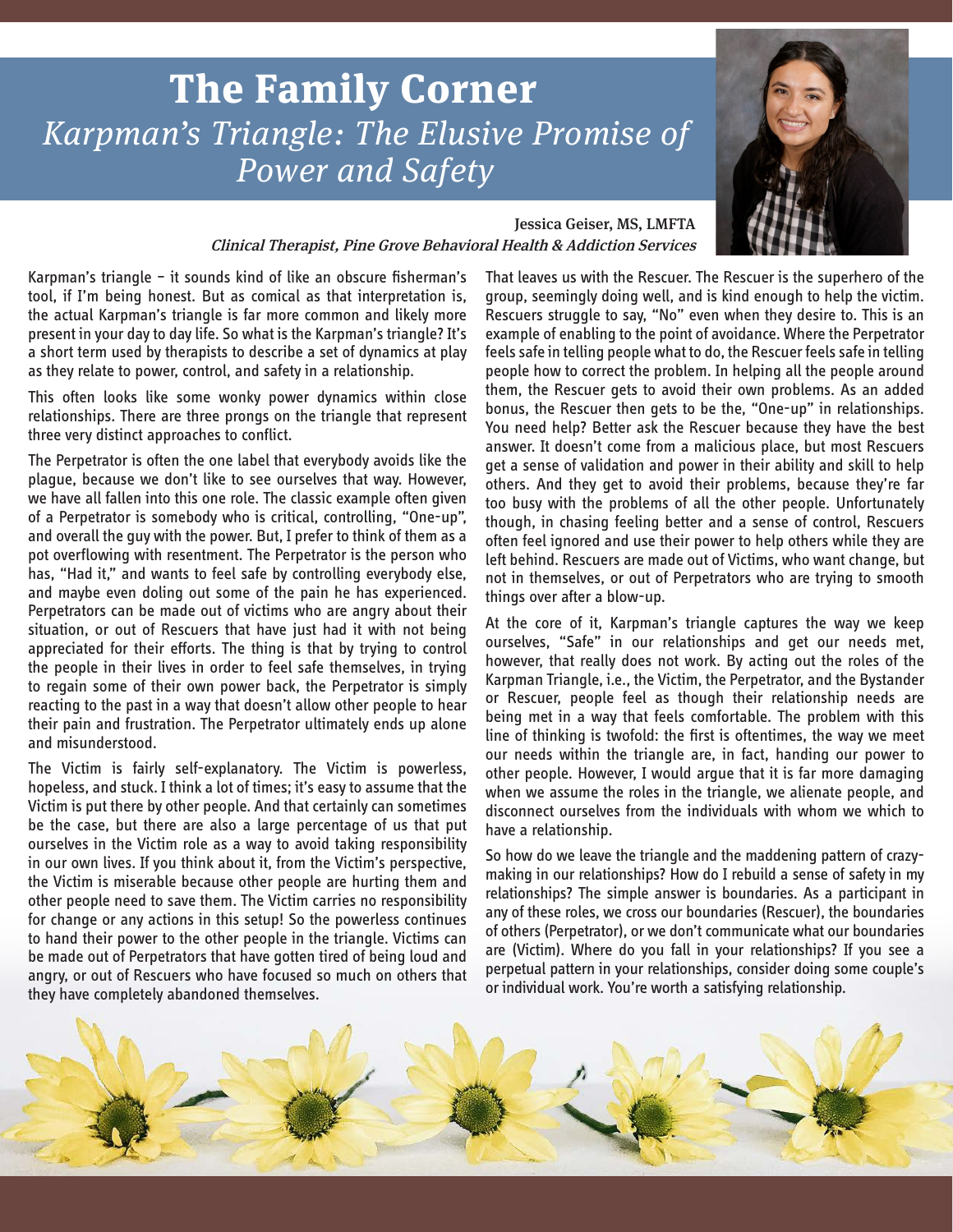# Reading And Recovery:

# *Notes from the Song of Life*

Author: Tolbert McCarroll



**Written by: Eileene McRae** Alumni Coordinator, Pine Grove Behavioral Health & Addiction Services

### **QUOTES**

"…Be yourself. That is who you were meant to be. You are a note, a necessary note, in a beautiful song."

"…You can only seek satisfaction from the way you protect and feed the sacred spark within you."

#### From: **Notes from The Song of Life**



All I can say is just WOW!! Even though this book was first published in 1977, its spiritual, infallible truths are still held today. A friend of mine from Texas introduced me to this book and I will always be grateful. She sent me a copy a couple of months ago, and it is already highlighted in three colors and so underlined until it is shameful! It has been a while since I read something that so sensitively spoke to my heart.

It is very interesting to me about how this little book came to be;

in 1976, a group of diverse people, living in San Francisco, began meeting weekly to discuss: "What does it mean to be human in this age?" The facilitator of this group was Tolbert McCarroll, and he would take notes during the meetings and then write about each encounter the following morning. Those accounts became this book and today we have the 35th Anniversary Edition!

**Song of Life** covers subjects that are pertinent to everybody in one way or another; subjects like Prayer, Listening, Peace, Detachment, Hope, Anger and Love, to mention a few. I think this book was so appealing to me because the topics that are explored are multifaceted, but they are still offered in a very simplistic way.

I think you just might enjoy this brief, but powerful little gem. I have and still do. Currently, I am using it in my daily morning prayer and meditation time. This book quickly invites the reader to explore and confirm some of the most serious values in life.

**Notes From The Song of Life** can be purchased at Pine Grove's Books and Gifts at 218 S. 28th Ave., Hattiesburg, MS, or by calling Grace Blackshear, Outreach Associate at 601-288-4942.